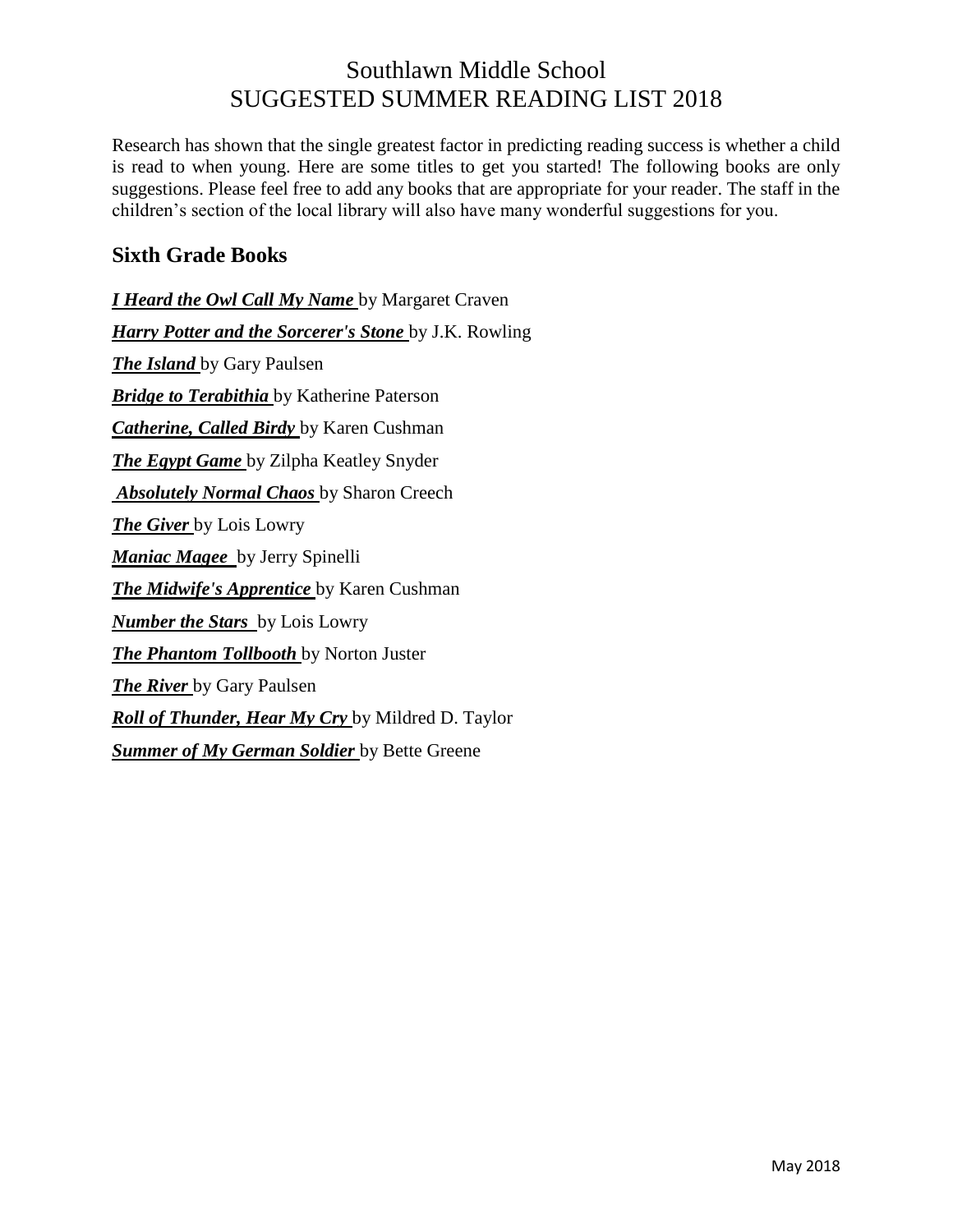# Southlawn Middle School SUGGESTED SUMMER READING LIST 2018

#### **Seventh Grade Books**

*Beyond the Burning Time* by Kathryn Lasky *The Hobbit* by J. R. R. Tolkien *Crazy Lady!* by Jane Leslie Conly *Homecoming* by Cynthia Voigt *Journey of the Sparrows* by Fran Leeper Buss *The Man Who Was Poe* by Avi *The Maze* by Will Hobbs *Night* by Elie Wiesel *Nothing but the Truth, A Documentary Novel* by Avi *Of Mice and Men* by John Steinbeck *Out of the Dust* by Karen Hesse *Redwall* by Brian Jacques *River Thunder* by Will Hobbs *Myst, The Book of Atrus* by Rand Miller, Robyn Miller, David Wingrove **Chicken Soup for the Teenage Soul, 101 Stories of Life, Love and Learning by Jack Canfield** 

## **Eighth Grade Books**

*The Chocolate War* by Robert Cormier *The Crossover* by Kwame Alexander *The Door of No Return* by Sarah Mussi *Harry Potter and the Order of the Phoenix* by J. K. Rowling *Harry Potter and the Half-Blood Prince by* J. K. Rowling *Harry Potter and the Deathly Hallows* by J. K. Rowling *Twenty Thousand Leagues Under The Sea* by Jules Verne *In the Heart of the Sea: The Tragedy of the Whaleship Essex* by Nathaniel Philbrick *Tasting the Sky: A Palestinian Childhood* by Ibtisam Barakat *Every Day Life in the Massachusetts Bay Colony* by George Francis Dow *The Time Machine* by H.G. Wells *The Old Man and the Sea* by Ernest Hemingway *A Tree Grows in Brooklyn* by Betty Smith *Unbroken: An Olympian's Journey from Airman to Castaway to Captive by Laura Hillenbrand*